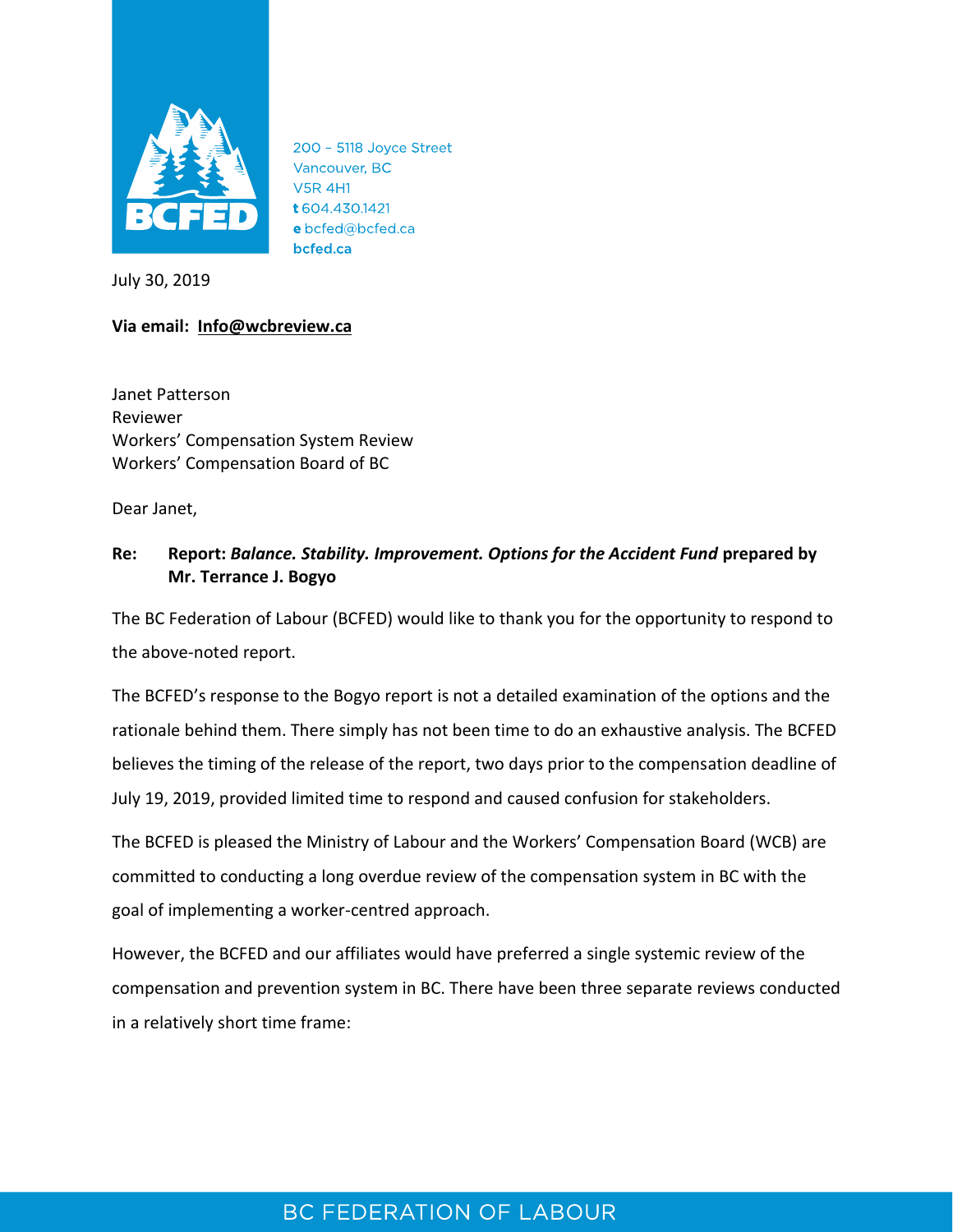- Paul Petrie (March 2018) Restoring the Balance: A Worker-Centred Approach to Workers' Compensation Policy. Petrie was appointed by the WCB Board of Directors (BOD) to review and provide recommendations to change compensation policy. The BOD committed to implementing all 41 recommendations. The consultation process is ongoing.
- Terrance Bogyo (December, 2018) Balance. Stability. Improvement. Options for the Accident Fund. Bogyo was appointed by the Chair of the BOD to recommend options under the *Workers' Compensation Act* to spend the surplus in the Accident Fund. The review was to balance financial stability, benefits for injured workers and health and safety standards.
- Janet Patterson (September, 2019) A Review of the BC Compensation System. The Ministry of Labour appointed Patterson to conduct public hearings and accept submissions from injured workers, worker advocates, labour and employers on changes that need to be made to the compensation system in order to refocus and re-align the system towards a worker-centred approach. The review was mandated to make recommendations for changes to the WCB culture, the claims systems and to legislation.

This approach lacks methodical organization. There are direct overlaps between the Petrie review, which was restricted to looking at compensation policy, the Bogyo review on legislative options to spend the \$2.6B surplus and the Patterson review. This overlap is evident in the Patterson mandate:

- a. The policy and practices used in the workers' compensation system relating to supporting injured workers return to work. (Petrie)
- b. An evaluation of current WorkSafeBC policy and practices through a Gender-based Analysis Plus (GBA+) lens.
- c. Modernizing WorkSafeBC's culture to reflect a worker-centric service delivery model. This model should incorporate a best practices, research-supported approach to managing physical and mental injuries caused by the workplace. (Petrie and Bogyo)

# **BC FEDERATION OF LABOUR**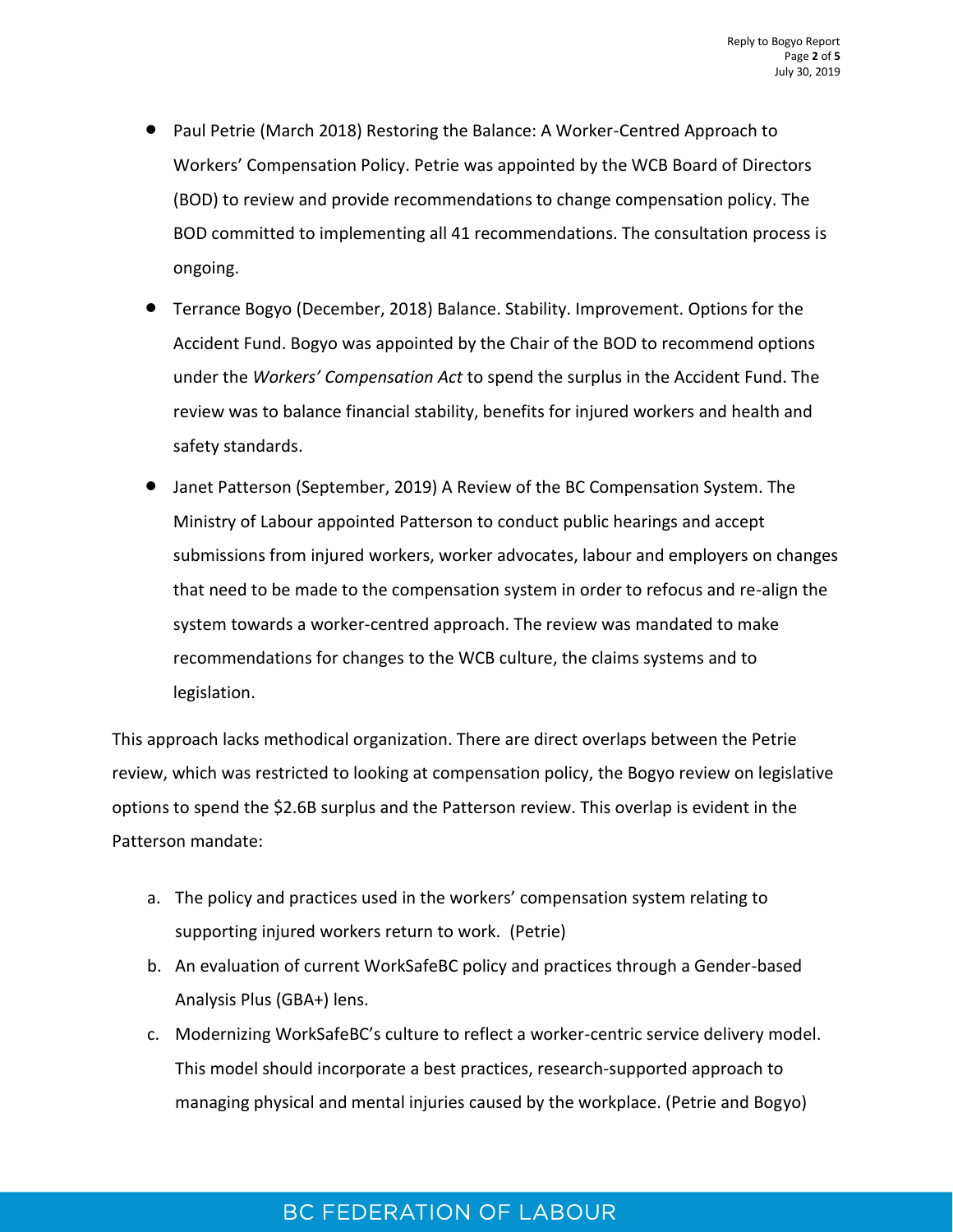- d. Recommendations dealing with issues related to the improved case management of injured workers. (Petrie)
- e. What specific steps are required to increase confidence of workers and employers in the workers' compensation system, including but not limited to the Fair Practices Office, and in the other services provided by WorkSafeBC.
- f. Whether there are any other urgent compensation issues that were not addressed in the final report to the Board of Directors of WorkSafeBC on how to manage the unappropriated balance in the Accident Fund.  $1$  (Bogyo)

We run the risk of losing the main points of each of these reports and their recommendations if there is not a coordinated plan for implementation. Therefore, the BCFED recommends that Bogyo's "Options 2-9" not be implemented until the Patterson recommendations are released.

The BCFED generally supports Options 2-9 of the Bogyo report. On the matter of the surplus, the BCFED was clear in our submission to the Patterson review that we strongly disagree with any contemplation that it be returned to employers.

In our July, 2019 submission, we made the following legislative amendment recommendations for spending the surplus by increasing investments in injured workers and their families;

- all benefits on 100% of net earnings;
- adjust benefits according to CPI every six months;
- payment of interest on amounts owed to the worker;
- pension reform;

 $\overline{a}$ 

- establish a Fair Practices Office to restore worker confidence in the fairness of the compensation system;
- establish an Independent Medical Panel that administers the Independent Medical Examinations (IME) process; and
- create a worker health and safety center modelled on the Occupational Health Clinics for Workers in Ontario whose mandate it is to offer a worker-centred and community-

<sup>1</sup> <https://engage.gov.bc.ca/workerscompensationreview/terms-of-reference/>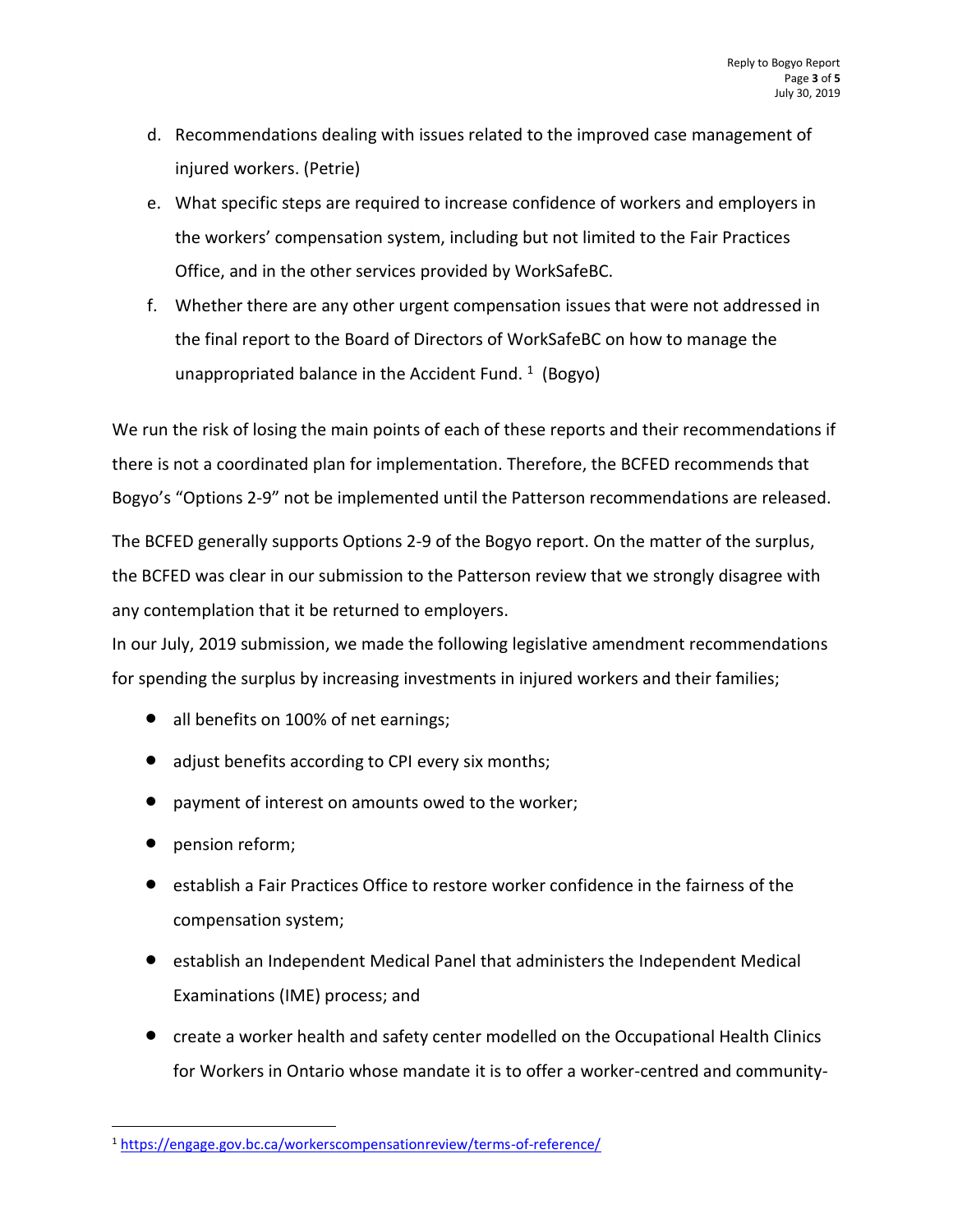based approach to medical evaluation and treatment for injured workers. A model very different than the for-profit, private services that are currently used by the WCB; and

• the BCFED be funded as a certification partner in order to add balance and worker equity in the oversight of the COR program.<sup>2</sup>

In the consultation with Bogyo, the BCFED made similar recommendations which have been included in the report in Section 8. Other Concerns, on Pages 47-48.

It was very clear in the consultation that the reviewer came to the meeting with a pre-existing list of recommendations and simply wanted feedback from the BCFED. The reviewer was not interested in other concerns and recommendations.

Although the BCFED generally supports the Options 2-9, we believe that these do not go far enough to improve the compensation benefits for all injured workers. For example, Bogyo failed to consider and recommend that benefits must be based on 100% of net earnings. This would have ensured that all injured workers would receive 100% of their benefits. Option 2, increasing the maximum from \$82, 700 to \$100,00 means only those workers will benefit.

In 2009 the BCFED produced our report "Adding Insult to Injury, The Impact on Injured Workers"<sup>3</sup> of the 2002 changes to compensation. The report made 21 recommendations to restore benefits to injured workers and their families, and these recommendations were made in the spirit of moving forward to establish a system of benefits that reflected the intent of the Historic Compromise.

The BCFED believes the following statement in the report proves the reviewer is not interested in moving forward with a worker-centred approach but rather is continuing to diminish the fight to improve injured worker benefits:

 "Those that seek an unwinding of past legislation on the basis of righting the perceived wrongs of the past will be similarly disappointed. The social, demographic, technological and economic reality have altered the environment; a return to the past is no longer practical nor advisable."

 $\overline{a}$ 

<sup>2</sup> BC Federation of Labour Submission, *Ministry of Labour Review of the Compensation System, July, 2019.* <sup>3</sup> For a comprehensive review of the impacts of these changes on injured workers, see the following report: Guenther, S., Patterson, J., O'Leary, S. (2009) *Changes to the BC Workers' Compensation System 2002-2008. The Impact on Injured Workers - Adding Insult to Injury*. This is available a[t http://bcfed.ca/news/briefs/insult-injury](http://bcfed.ca/news/briefs/insult-injury)